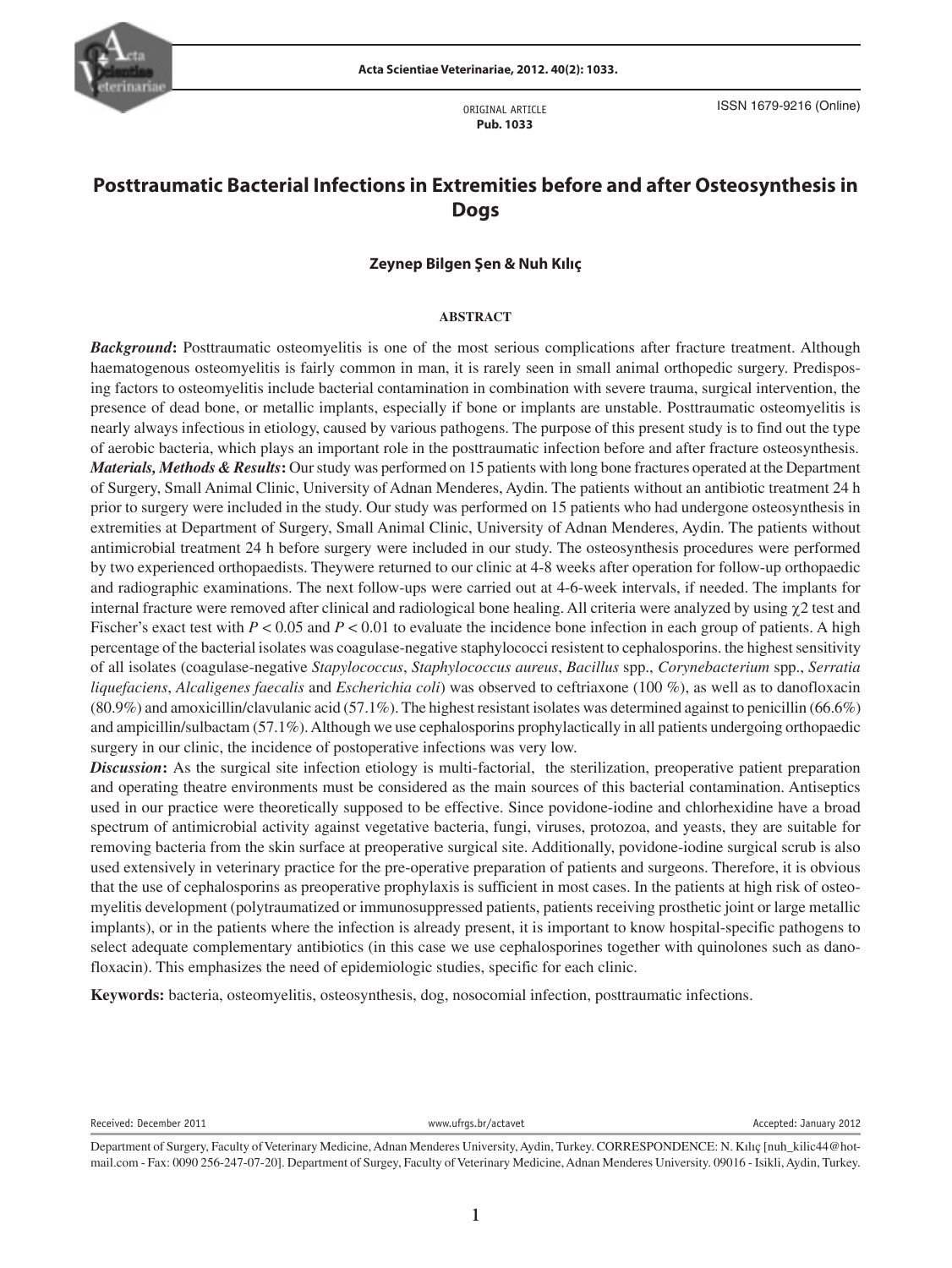#### **INTRODUCTION**

Osteomyelitis is defined as an inflammation of the bone, cortex and periosteum [30,33,41,45]. Although haematogenous osteomyelitis is fairly common in man, it is rarely seen in small animal orthopedic surgery. Predisposing factors to osteomyelitis include bacterial contamination in combination with severe trauma, surgical intervention, the presence of dead bone, or metallic implants, especially if bone or implants are unstable [18]. Posttraumatic osteomyelitis is nearly always infectious in etiology, caused by various pathogens. The typical causative agents of this infection are aerobic bacteria especially staphylococcal species [30,34,42]. Even though staphylococci cause about 50-60% of bone infections in dogs [33], many organisms such as pyogenic streptococci [6], gram-negative aerobic bacteria (eg. *Escherichia coli*, *Pseudomonas* spp., *Proteus* spp. and *Klebsiella* spp.) [21], and coagulase-negative staphylococci [1,36,41] are commonly found. Although aerobic bacteria are commonly responsible for these causative posttraumatic infections, some uncommon microorganisms such as *Brucella canis* [38], *Mycobacterium avium*  [9] can be found. Furthermore, anaerobic bacteria such as *Peptostreptococcus anaerobius*, *Propionibacterium* spp., *Actinomyces viscosus*, *Fusobacterium nucleatum*, *Bacteroides* spp., *Clostridium villosum* were isolated. It is also reported that *Wolinela recta*, *Leishmania donovani* [24,25], *Blastomyces dermatitidis* [31], *Scedosporium prolificans* [43 ] might cause osteomyelitis in humans and domestic animals [23,32] but their incidences are rare.

The purpose of this present study is to find out the type of aerobic bacteria, which plays an important role in the posttraumatic infection before and after fracture osteosynthesis.

### **MATERIALS AND METHODS**

Our study was performed on 15 patients who had undergone osteosynthesis in extremities at Department of Surgery, Small Animal Clinic, University of Adnan Menderes, Aydin. The patients without antibiotic treatment 24 h before surgery wereincluded in our study. The osteosynthesis procedures were performed by two experienced orthopaedists. They were returned to our clinic at 4-8 weeks after operation for follow-up orthopaedic and radiographic examinations.

The next follow-ups were carried out at 4-6 week intervals, if needed. The implants for internal fracture were removed after clinical and radiological bone healing.

All data of the patients, including breed, age, sex, type of fracture, methods of internal fixation, interval between the time of injury and surgery, type of bone healing, type of anaesthesia, radiographic finding were recorded and evaluated. Routine preoperative patient preparation and disinfectants used were theoretically evaluated. Preoperative surgical site preparations were performed starting with hair clipping with an electric clipper, and then 3-5 min povidone-iodine scrubbing, and chlorhexidine spraying were applied to the preoperative operation site. All surgical instruments were sterilized with autoclave  $(132-135 \text{ C}; 10-25 \text{ min}).$ Povidone-iodineand alcohol were used for hand-scrubs of surgical team.

This study was divided into two parts; bacterial culture was performed before osteosynthesis and when the internal fixations were removed. In the first part, 1 gram of tissue and/or bone fragment at the fracture site was collected. Furthermore, another sample was taken by means of sterile cotton sponge, which was saturated with blood. Both types of sample were collected from 15 patients when the fractured bone was approached to perform internal fixation. Samples were collected in Amies transport medium  $(CM 425)^1$ , and or in modified Cary-Blair medium (CM 519)<sup>1</sup>. Toperform bacterial cultivation, samples were inoculated onto Blood agar base  $(CM 854)^1$  and MacConkey's agar (CM 7b)1 , and also into TH broth in order to enrich bacterial cells. The inoculated media were incubated at 37°C for 1-3 days. The bacteria found in each sample were identified and tested for antibiotic sensitivity by means of discs diffusion method according NCCLS.

In the latter part, one gram of tissue and internal fixations were obtained from each of 15 patients when the internal fixations were removed. One gram of tissue at the fracture site was transferred into Amies transport medium  $(CM 425)$ , and internal fixation devices were put into Cary-Blair medium (CM 519, Oxoid) as the transport medium. The bacterial cultivation was performed in the same procedure as in the first part.

Since coagulase-negative staphylococci (CoNS) strains were frequently isolated, we separately evaluated the incidence of CoNS infection in each group of patients in order to properly determine the incidence of bacterial bone infection. Ceftriaxone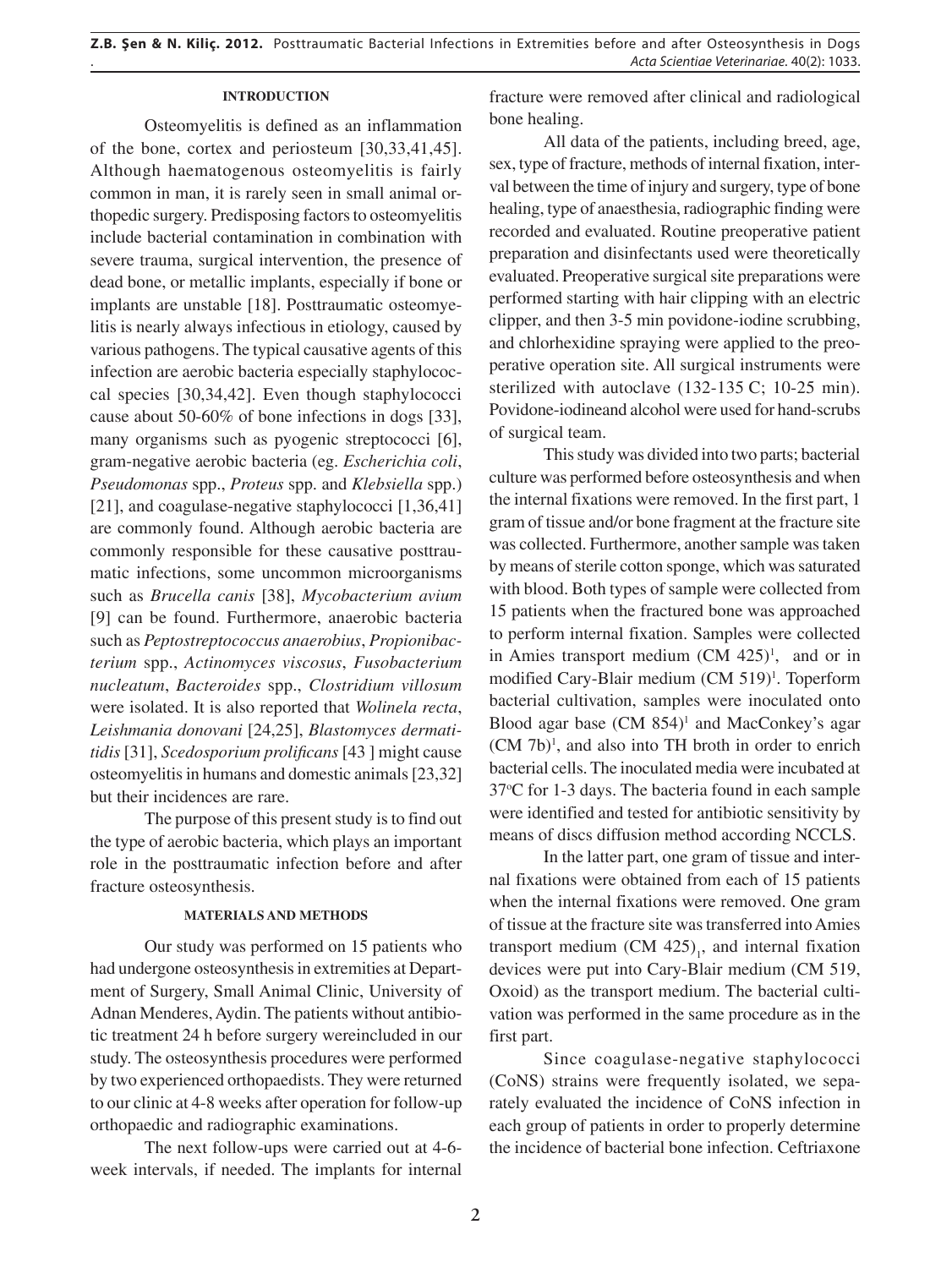sodium  $(20 \text{ mg/kg})^2$  was intravenously administered to all patients as soon as the sample was collected.

### *Antimicrobial Susceptibility Testing*

The behaviour of isolates to antimicrobial drugs was tested by the disk diffusion method and the results were interpreted according CLSI recommendations (National Committee for Clinical Laboratory Standards, 2002. Performance standards for antimicrobial disk and dilution susceptibility tests for bacteria isolated from animals; approved standard. M31-A2. National Commmittee for Clinical and Laboratory Standards, Wayne, PA).

### *Statistical analysis*

All criteria were analyzed by using  $\chi$ 2 test and Fischer's exact test with *P* < 0.05 and *P* < 0.01 to evaluate the incidence bone infection in each group of patients.

### **RESULTS**

The most frequently fractured bones were the femur (60% of long bone fractures), followed by the tibia (26.66%), and the humerus (13.33%). Once each fracture was categorized by localization and type of fracture line, the diaphyseal complex (55.2%), diaphyseal transverse (24.7%), metaphyseal and/or physeal and/or epiphyseal extraarticular (10.7%), and diaphyseal oblique or spiral (10.3%) fractures were found. The positive bacterial findings were frequently detected inthe patients with femoral (64.23%) and tibial (50%) fractures.

# *Bacterial culture before implantation*

The negative and positive results of bacterial culture were found in 8 patients (53.3%) and in 7 patients (46.6%), respectively. Among the patients with the isolation of bacteria, there was mixed bacterial infection in 3 patient and single bacterial infections in 4 patient. In all patients bacteria can be isolated via enrichment in broth media. Bacterial species found in the patients before were CoNS (50%), *Staphylococcus aureus* (10%), *Bacillus* spp. (10%), *Corynebacterium* spp. (10%), *Serratia liquefaciens* (10%) and *Escherichia coli* (10%).

# *Bacterial culture after metallic implantation*

The negative results of bacterial culture were found only in 7 patients (46.6%) whereas the positive results were found in 8 patients (53.3%) after im-

plantation. The incidence of bacterial infection after implantation was higher than that before implantation. Among the patients with culture of bacteria, there was mixed bacterial infectionin 2 patients (25 %) and single bacterial species in 6 patients (75%). The incidences of mixed and single bacterial infection before and after implantation were not different. As a whole, bacteria found in the patients before and after implantations were almost in thesame species or genus and incidences including CoNS (40 %), *Staphylococcus aureus*  (40%), *Pseudomonas* spp. (10%) and *Alcaligenes faecalis* (10%).

# *Antimicrobial susceptibility*

As per Table 1, the highest sensitivity of all isolates (CoNS, *Staphylococcus aureus*, *Bacillus* spp., *Corynebacterium* spp., *Serratia liquefaciens*, *Alcaligenes faecalis* and *Escherichia coli*) was observed to ceftriaxone (100 %), as well as to danofloxacin (80.9%) and amoxicillin/clavulanic acid (57.1%). The highest resistant isolates was determined against to penicillin (66.6%) and ampicillin/sulbactam (57.1%).

### **DISCUSSION**

calization of long bone fractures were different as In this study, incidence rate of type and loin the previous report [11,40]. It was found the most frequently fractured bones were the femur (60% of long bone fractures), followed by the tibia (26.66%), and the humerus (13.33%) whereas the previous report [11] showed that the radius and ulna were the most commonly fractured. However, our number of patients is lower than that reported in the previous study. In addition, our study excluded the patients with previous antibiotic treatment. Furthermore, we also found similar to the previous reports that the incidence of bone infection is high in tibia fractures. Due to less dense muscle covering the bone at these sites, it was found that infection always occurred in the tibia and the radius [4,5,7,8,15,25].

Considering the surgical site infection etiology as multi-factorial, the sterilization, preoperative patient preparation and operating theatre environments must be considered as the main sources of this bacterial contamination. Antiseptics used in our practice were theoretically supposed to be effective. Since povidone- -iodine and chlorhexidine have a broad spectrum of antimicrobial activity against vegetative bacteria, fungi, viruses, protozoa, and yeasts, they are suitable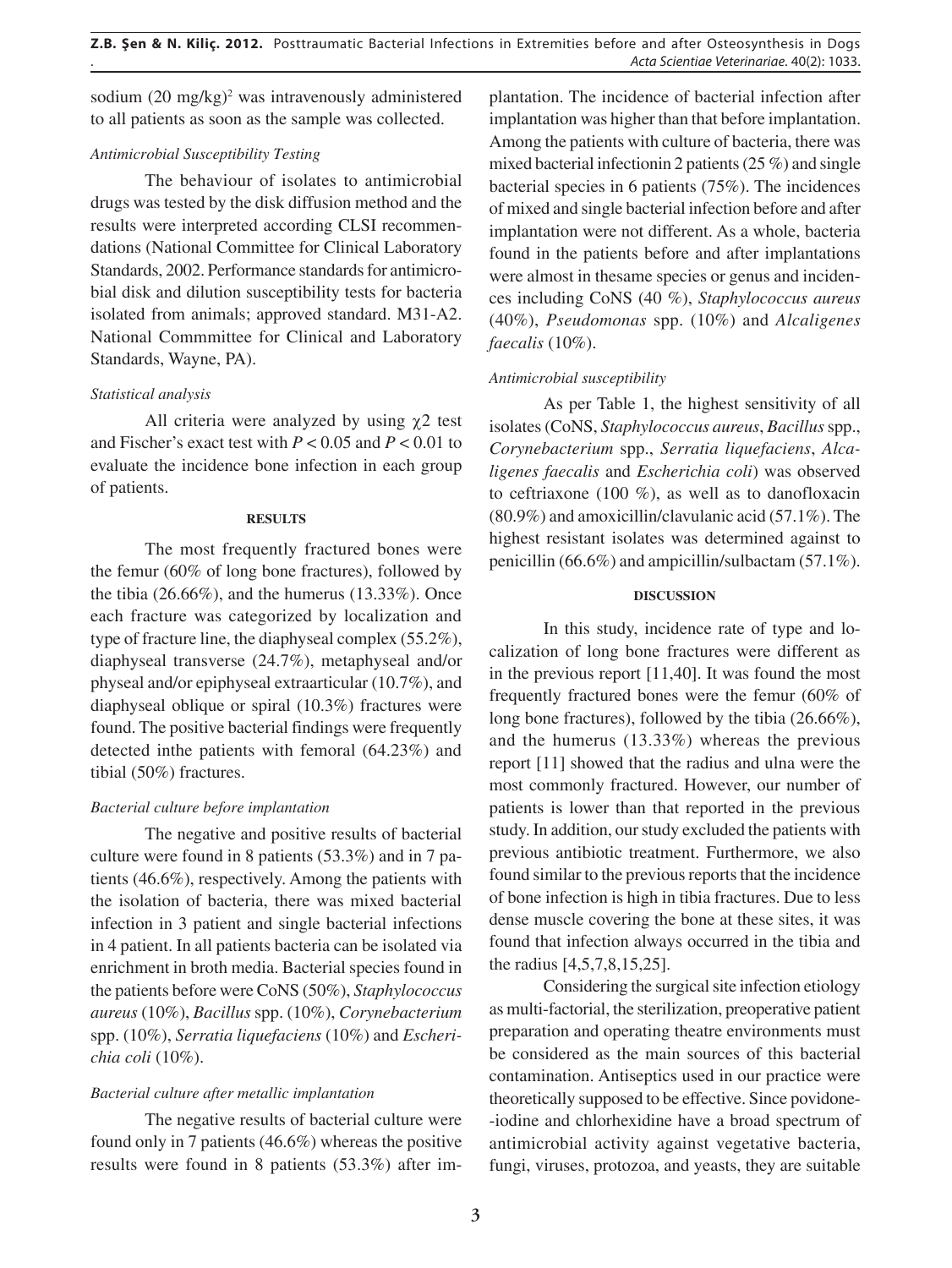**Z.B. Şen & N. Kiliç. 2012.** Posttraumatic Bacterial Infections in Extremities before and after Osteosynthesis in Dogs . *Acta Scientiae Veterinariae*. 40(2): 1033.

| Isolates                            | Positive<br><b>Samples</b> | Antimicrobials |              |              |              |            |              |
|-------------------------------------|----------------------------|----------------|--------------|--------------|--------------|------------|--------------|
|                                     |                            | $\mathbf{P}$   | <b>AMC</b>   | <b>SAM</b>   | <b>DFX</b>   | <b>CRO</b> | <b>GN</b>    |
| Staphylococcus aureus               | 1 <sub>D</sub>             | $\mathbf R$    | $\mathbb{R}$ | $\mathbf R$  | S            | I          | $\mathbf R$  |
|                                     | 4A                         | $\mathbb{R}$   | S            | $\mathbf R$  | $\mathbb{R}$ | S          | S            |
|                                     | 4C                         | I              | S            | I            | I            | I          | S            |
|                                     | 5 <sub>C</sub>             | S              | S            | S            | I            | Ι          | $\mathbb{R}$ |
|                                     | 10D                        | $\mathbf R$    | S            | $\mathbf R$  | S            | S          | S            |
|                                     | 2A                         | $\mathbf R$    | S            | I            | S            | S          | S            |
| Coagulase-negative<br>staphylococci | 2B                         | $\mathbf R$    | S            | S            | I            | I          | S            |
|                                     | 2C                         | $\mathbf R$    | S            | S            | S            | S          | S            |
|                                     | 3A                         | $\mathbf R$    | $\mathbb{R}$ | $\mathbf R$  | I            | S          | S            |
|                                     | 6 <sub>B</sub>             | S              | S            | I            | I            | S          | S            |
|                                     | 6D                         | I              | S            | I            | S            | S          | I            |
|                                     | 7B                         | S              | S            | S            | S            | S          | Ι            |
|                                     | 9D                         | R              | $\mathbf R$  | $\mathbf R$  | $\mathbf R$  | 1          | S            |
|                                     | 10 <sub>B</sub>            | $\mathbf R$    | $\mathbf R$  | $\mathbf R$  | I            | S          | S            |
|                                     | 10C                        | $\mathbf R$    | $\mathbb{R}$ | $\mathbf R$  | I            | S          | S            |
| Escherichia coli                    | 4B                         | $\mathbb{R}$   | $\mathbf{R}$ | $\mathbb{R}$ | $\mathbb{R}$ | I          | $\mathbb{R}$ |
| Pseudomonas spp.                    | 5D                         | I              | S            | S            | I            | S          | I            |
| Corynebacterium spp.                | 3B                         | S              | S            | $\mathbf R$  | I            | I          | S            |
| Serratia liquefaciens               | 5 <sub>B1</sub>            | $\mathbf R$    | $\mathbf R$  | $\mathbf R$  | R            | I          | $\mathbb{R}$ |
| Bacillus spp.                       | 5 <sub>B2</sub>            | $\mathbf R$    | $\mathbb{R}$ | $\mathbf R$  | I            | I          | S            |
| Alcaligenes faecalis                | 3D                         | $\mathbf R$    | $\mathbf R$  | $\mathbf R$  | S            | I          | S            |

**Table 1.** Results of antimicrobial susceptibility obtained from dogs before and after osteosyntesis.

P-(Penicillin); AMC-(Amoxicillin/clavulanic acid); SAM-(Ampicillin/Sulbactam); DFX-( Danofloxacin); CRO-(Ceftriaxone), GN- (Gentamicin). S: Sensitive; I: Intermediate; R: Resistant. A-before osteosyntesis (cotton sponge); B-before osteosyntesis (1 gr tissue of fracture); C-after osteosyntesis (cotton sponge); D-after pin extirpation.

for removing bacteria from the skin surface at preoperative surgical site [27]. Additionally, povidone-iodine surgical scrub is also used extensively in veterinary practice for the pre-operative preparation of patients and surgeons [2].

The microbiological cultivation methods used in our present study were supposed to be effective in identifying aerobic bacteria [13,35]. Amies and Carry Blair transport mediums were used as transport mediums in our study. Both are acceptable as effective transport mediums that can prolong the survival of both aerobic and anaerobic bacteria such as *Staphylococcus*  spp., *Pseudomonas* spp., *Escherichia coli*, *Enterococcus* spp., *Peptostreptococcus* spp., *Prevotella* spp., *Streptococcus* spp., *Haemophilus* spp., *Neisseria* spp., *Fusobacterium* spp. etc. [13,35]. Bacterial cultivation was performed by inoculation samples onto the blood agar medium and MacConkey's agar (solid media). The enrichment in broth media was used to detect only few bacterial cells in the sample. The types of bacterial species found in our study were in agreement with previous reports [4-6,8-10,13,14,17,20,28,39].

Since CoNS were frequently found in our study, we assumed that it was the main nosocomialpathogen in our operating theatre. Furthermore, this species was also classified as the main nosocomial pathogen in humans [29,41,44]. The mixed bacteria identified from the samples before and after implantation werein the same incidence. However, in the present study, multimicrobial bone infections were commonly found in the patients with open fractures and always contained mixtures of staphylococci as well as gram-negative aerobic rods such as *Escherichia coli*, *Pseudomonas*  spp., *Proteus* spp. and *Klebsiella* spp. [21].

Furthermore, according to our investigation, CoNS were frequently found in the sample of the patients with closed fractures before and after implantation. Thus, it was concluded that CoNS might be the main nosocomial pathogen in our operating theatre.

Other factors, which can promote cryptic infection of the bone, are the degree of soft tissue damage, type of internal fixation, and interval from the time of injury to the time oftreatment, avascular bone fragment, and duration of surgery [34]. Soft tissue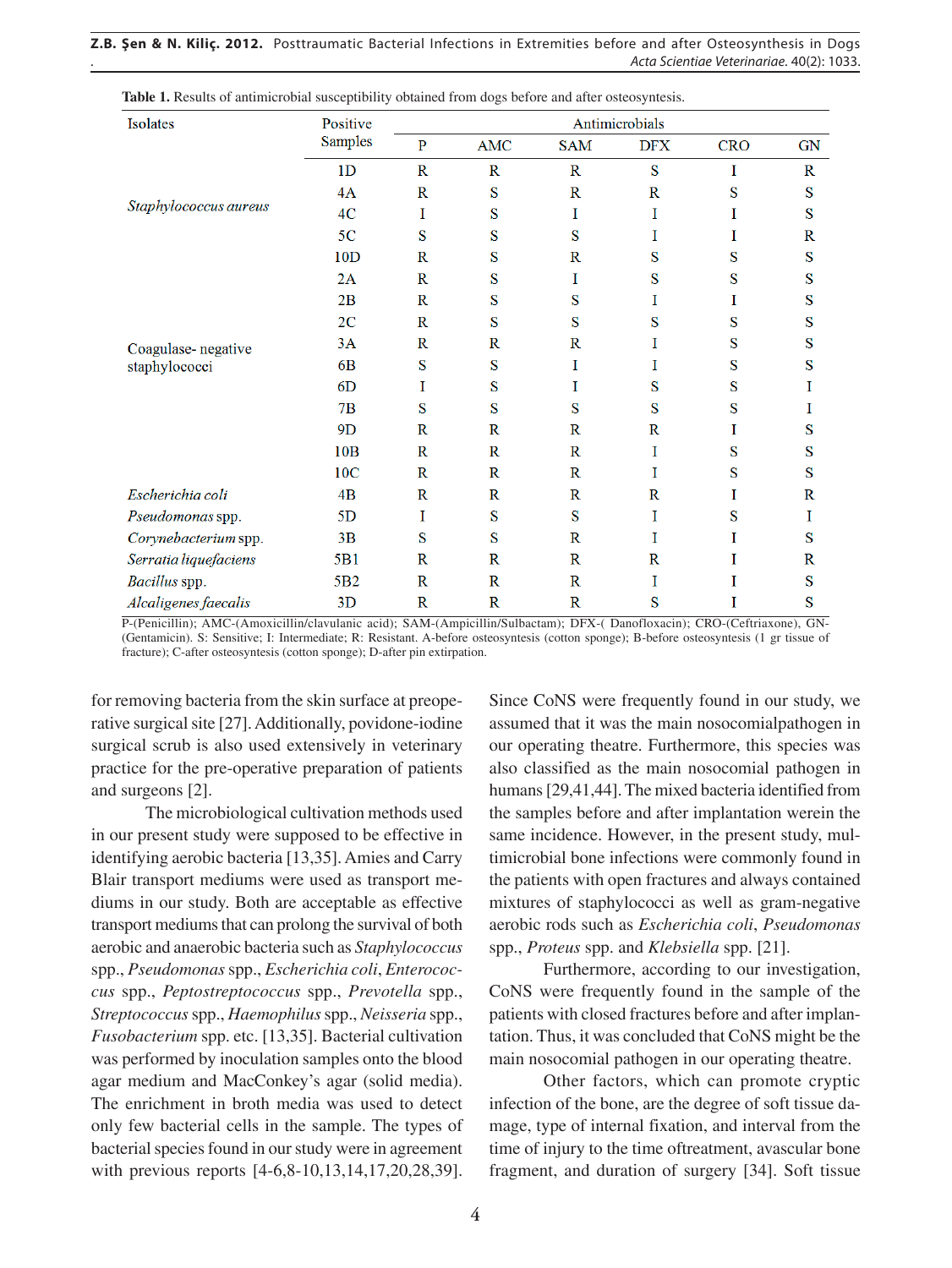trauma and fracture fixation using metallic implants may produce structural and functional damage to the local host tissue causing devascularization, malperfusion, disturbance of endothelial permeability, hypoxia, acidosis, haematoma, edema, and increased intracompartmental pressure [19,47]. This may result in an impaired humoral and cellular immune competence [22]. On a local level it may decrease resistance to the pathogenic microbiological load with subsequent manifestation of infection in the traumatized tissue [3,22,34]. Nevertheless, numerous clinical investigations have shown that operative treatment of closed fractures with severe soft tissue injury is associated with a higher risk of infection than that without severe soft tissue injury [26,37]. These investigations indicate that even without major bacterial contamination, soft tissue damage and its pathophysiological consequences act as a catalyst for infection since they reduce resistance to infection.

Given that the overall infection rate for clean, elective surgical procedures in the present study was in line with values reported for human patients [42], it is unlikely that an abnormally high bacterial burden was a problem in our hospital. Operating room protocols and surgical sterility appeared to be adequate. However, compared with previous reports, the high percentage of CoNS isolates was an unusual finding. Therefore, a change may be warranted in the choice

of antimicrobials used in our hospital in patients in which infections are suspected but results of bacterial culture and susceptibility testing are not yet known. Knowledge of the commonly isolated organisms and their antimicrobial susceptibility patterns within a given hospital assists in the selection of appropriate antimicrobial treatment.

According to our results, it is recommended to administer the first generation of cephalosporins during preoperative operation in every patient [12,30,46]. In patients with a high risk of infection, such as polytraumatized or immunosuppressed individuals, the patients who have undergone prosthetic joint or large metallic implants, the quinolone group such as danofloxacin should be added and postoperative care should be performed intensively to prevent posttraumatic osteomyelitis [16].

SOURCES AND MANUFACTURERS 1 Oxoid, Hemakim, Turkey. 2 Novazef, 1 g.,Eczacibasi, Turkey.

Acknowledgements. The authors would like to thank Dr. Sükrü Kırkanand Ugur Parın from the Department of Microbiology for technical assistance with the bacterial cultivation. This work was supported by the Adnan Menderes University Research Fund (Research Project No. VTF-10020).

N *Declaration of interest***.** The authors report no conflicts of interest. The authors alone are responsible for the content and writing of the paper.

#### **REFERENCES**

- **1 Allignet J., Galdbart J.O., Morvan A., Dyke, K.G.H., Vaudaux P., Aubert S., Desplaces N. & El Solh N. 1999.** Tracking adhersion factors in *Staphylococcus caprae* strains responsible for human bone infection following implantation of orthopaedic material. *Microbiology*. 145(Pt 8): 2033-2042.
- **2 Amber E.I., Henderson R.A. & Swaim S.F. 1983.** A comparison of antimicrobial efficacy and tissue reaction of four antiseptics on canine wounds. *Veterinary Surgery*. 12(2): 63-68.
- **3 Balto K., Sasaki H. & Stashenko P. 2001.** Interleukin-6 deficiency increases inflammatory bone destruction. *Infection and Immunity*. 69(2): 744-750.
- **4 Braden T.D. 1991.** Posttraumatic osteomyelitis. *Veterinary Clinics of North America: Small Animal Practice*. 21(4): 781-811.
- **5 Braden T.D., Tvedten H.W. & Motosky U.V. 1989.** The sensitivity and specificity of radiology and histopathology in the diagnosis of post-traumatic osteomyelitis. *Veterinary and Comparative Orthopaedics and Traumatology*. 3: 98-103.
- **6 Calza L., Manferdi R., Briganti E., Attard L. & Chiodo F. 2001.** Iliac osteomyelitis and gluteal muscle abscess caused by *Streptococcus intermedius*. *Journal of Medical Microbiology*. 50(5): 480-482.
- **7 Carek P.J., Dickerson L.M., Pharm D. & Sack J.L. 2001.** Diagnosis and Management of Osteomyelitis. *American Family Physician*. 63(12): 2413-2420.
- **8 Caywood D.D. 1983.** Osteomyelitis. *Veterinary Clinics of North America: Small Animal Practice*. 13(1): 43-53.
- **9 Caywood D.D., Wallace L.J. & Braden T.D. 1978.** Osteomyelitis in the dogs: A review of 67 cases. *Journal of American Veterinary Medical Associaton*. 172(8): 943-946.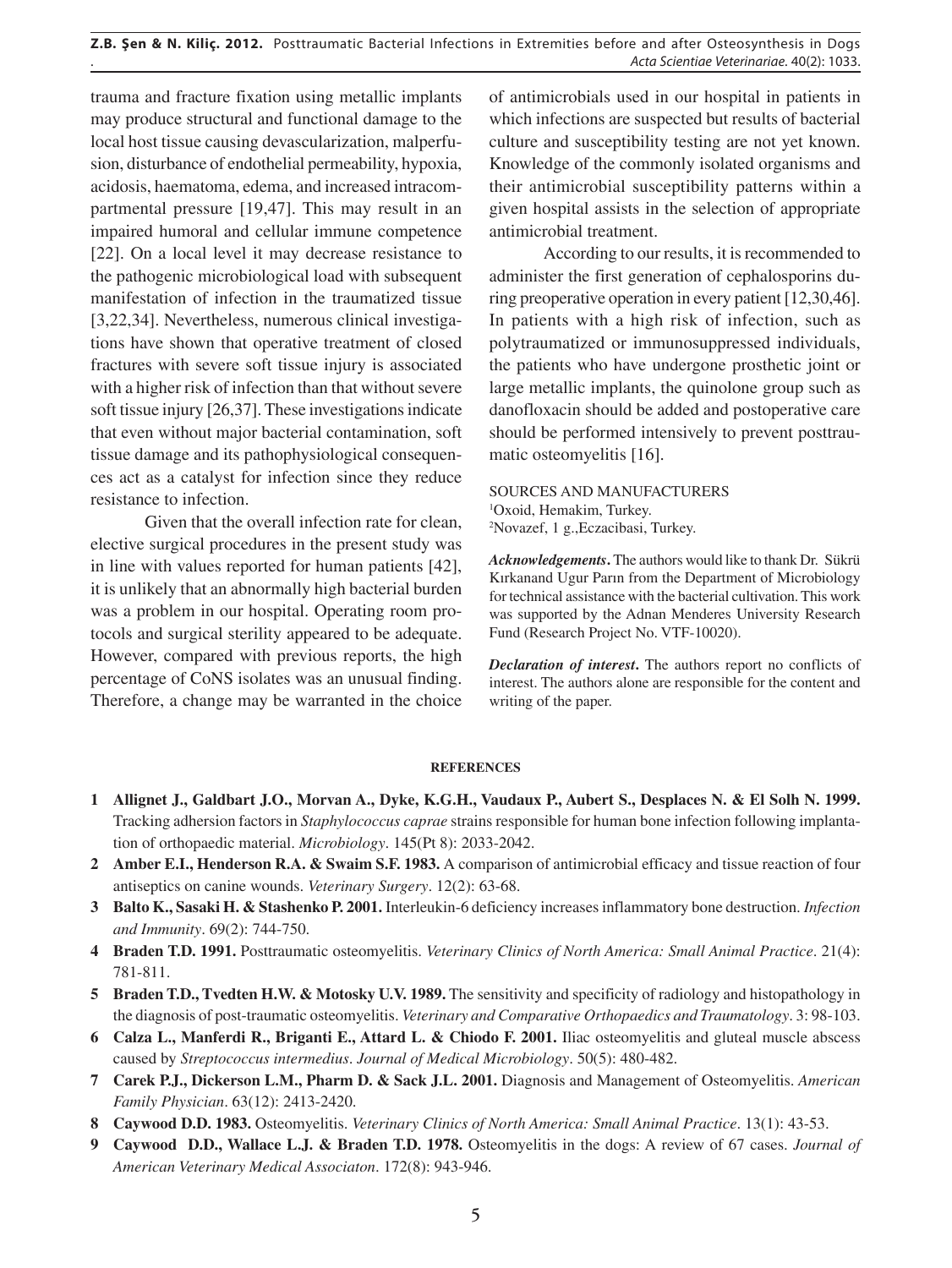- **10 Costerson J.W. & Marrie T.J. 1985.** Mode of growth of bacterial pathogens in chronic polymicrobial humanosteomyelitis. *Journal of Clinical Microbiology*. 22(6): 924-932.
- **11 Dvorak M., Necas A. & Zatloukal J. 2000.** Complications of long bone fracture healing in dogs: functional and radiological criteria for their assessment. *Acta Veterinaria Brno*. 69(2): 107-114.
- **12 Edin M.L., Miclau T. & Lester G.E. 1996.** Effect of cephazolin and vancomicin on osteomyelitis in vitro. *Clinical Orthopaedics and Related Research*. 333: 245-251.
- **13 Ferington M. & Brown D.F.J. 2002.** Comparison of five swab systems for the transport of pathogenic bacteria: effects of charcoal in the swab or gel medium. *ASM 102nd General meeting* (Salt Lake City, Utah). Poster session 57C:C70.
- **14 Fitzgerald R.H. 1983.** Experimental osteomyelitis: Description of a canine model and role of depot administration of antibiotics in the prevention and treatment of sepsis. *The Journal of Bone and Joint Surgery*. 65(3): 371-380.
- **15 Fitzgerald R.H., Whalen J.L. & Peterson S.A. 1992.** Pathophysiology of osteomyelitis andpharmacokinetics of antimicrobial agents in normal and osteomyelitic bone. In: Esterhai J.L., Gristina A.G. & Poss R. (Eds). *Musculoskeletal infection*. Park Ridge: III American Academy of Orthopaedic Surgeons, pp.387-399.
- **16 Greenberg R.N., Newman M.T., Shariaty S. & Pectol R.W. 2000.** Ciprofloxacin, Lomefloxacin, or Levofloxacin as Treatment for Chronic Osteomyelitis. *Antimicrobial Agents and Chemotherapy*. 44(1): 164-166.
- **17 Griffiths G.L. & Bellenger C.R. 1979.** A retrospective study of osteomyelitis in dogs and cats. *Australian Veterinary Journal*. 55(12): 587-591.
- **18 Gristina A.G. & Costerton J.W. 1984.** Bacterial adherence and glycocalyx and their role in musculoskeletalinfection. *Journal of the American Veterinary Medical Associaton*. 5(3): 517-535.
- **19 Gristina A.G., Naylor P.T. & Myrwick Q.N. 1991.** Mechanisms of musculoskeletal sepsis. *Orthopedics Clinic of North America*. 22(3): 363-371.
- **20 Harari J. 1984.** Osteomyelitis. *Journal of the American Veterinary Medical Association*. 184(1): 101-102.
- **21 Hirsch D.C. & Smith T.M. 1978.** Osteomyelitis in the dog: Microorganisms isolated and susceptibility to antimicrobial agents. *Journal of Small Animal Practice*. 19(11): 679-687.
- **22 Hoch R.C., Rodriguez R., Manning T., Bishop M., Mead P. & Shoemaker W.C. 1993.** Effects of accidental trauma on cytokine and endotoxin production. *Critical Care Medicine*. 21(6): 839-845.
- **23 Hodgin E.C., Michaelson F., Howerth E.W., Austin F., Davis F. & Haase A.S. 1992.** Anaerobic Bacterial Infections causing osteomyelitis/arthritis in a dog. *Journal of the American Veterinary Medical Association*. 201(6): 886-888.
- **24 Johnson K.A. 1994.** Osteomyelitis in dogs and cats. *Journal of the American Veterinary Medical Associaton*. 204(12): 1882-1887.
- **25 Johnson K.A., Lomas G.R. & Wood A.K.W. 1984.** Osteomyelitis in dogs and cats caused by anaerobic bacteria. *Australian Veterinary Journal*. 61(2): 57-61.
- **26 Kalicke T., Schlegel U., Printzen G., Schneider E., Muhr G. & Arens S. 2003.** Influence of a standardized closed soft tissue trauma on resistance to local infection. An experimental study in rats. *Journal of Orthopedic Research*. 21(2): 373-378.
- **27 Lemaire R.J. & HosgoodG. 1995.** Antiseptics and Disinfectants in Small Animal Practice. *Compendium Continued Education VeterinaryPractice*. 17: 1339-1349.
- **28 Lew D.P. & Waldvogel F.A. 1997.** Osteomyelitis. *The New England Journal of Medicine*. 336(14): 999-1007.
- **29 Lobati F., Herndond B.& Bamberger D. 2001.** Osteomyelitis: Etiology, Diagnosis, Treatment and Outcome in a Public versus as Private Institution. *Infection*. 29(6): 333-336.
- **30 Love D.N. & Johnson K.A. 1992.** Antimicrobial sensitivity of staphylococci isolated from dogs. *Australian Veterinary Practitioner*. 19: 196-200
- **31 Marcellin-Little D.J., Sellon R.K., Kyles A.E., Lemons C.L. & Kaufmann L. 1996.** Chronic localized osteomyelitis caused by typical infection with *Blastomyces dermatitidis* in a dog. *Journal of the American Veterinary Medical Associaton*. 209(11): 1877-1879.
- **32 Muir P. & Johnson K.A. 1992.** Anaerobic bacteria isolated from osteomyelitis in dogs and cats. *Veterinary Surgery*. 21(6): 463-466.
- **33 Parker R.B. 1987.** Treatment of Post-traumatic Osteomyelitis. *Veterinary Clinics of North America: Small Animal Practice*. 17(4): 841-856.